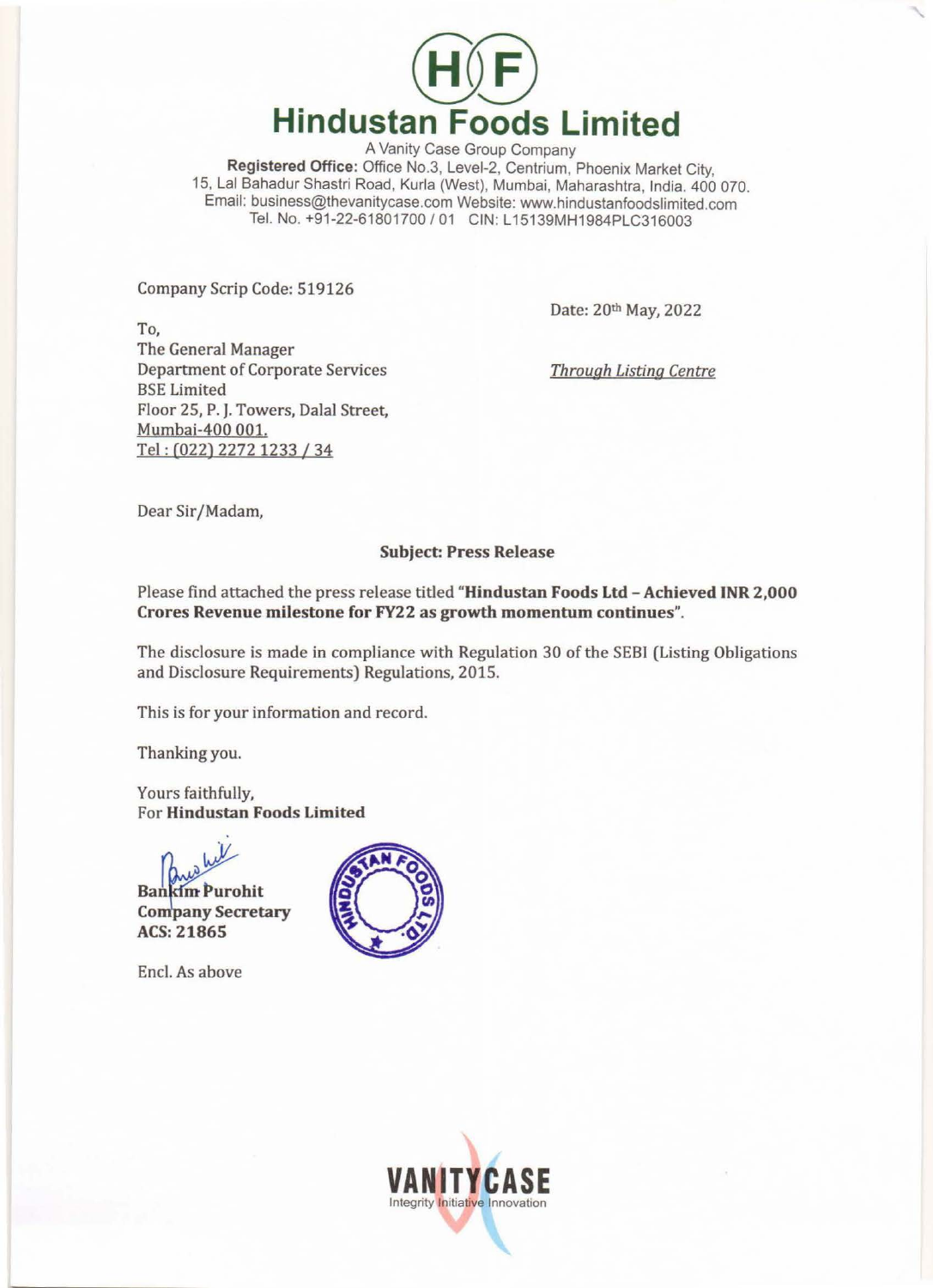

*Investor Release* 

# **Achieved INR 2,000 Crores Revenue milestone for FY22 as growth momentum continues**

Hindustan Foods Limited, India's most diversified FMCG contract manufacturers, announced their audited financial results, for the quarter and year ending  $31<sup>st</sup>$  March 2022

# **Key Standalone Financial Highlights for FY22 are as follows:**

- **Revenues increased by 44% to** Rs.2,026.0 Crores in FY22 from Rs.1,409.9 Crores in FY21
- **EBITDA grew by 30%** to Rs. 120.4 Crores in FY22 from Rs.92.8 Crores in FY21
- **PBT increased by 41%** to Rs. 76.9 Crores in FY22 from Rs. 54.5 Crores in FY21

# **Key Standalone Financial Highlights for Q4 FY22 are as follows:**

- **Revenues increased by 15% to** Rs 563.3 Crores in Q4FY22 from Rs 491.9 Crores in Q4FY21
- **EBITDA grew by 7%** to Rs 32.3 Crores in Q4FY22 from Rs 30.3 Crores in Q4FY21
- **PBT increased by 7%** to Rs 22.0 Crores in Q4FY22 from Rs 20.6 Crores in Q4FY21

## **Key Update**

- The wholly owned subsidiary, HFL Consumer Products has successfully set up the Ice Cream plant in Uttar Pradesh and commenced trial production during the quarter. The first dispatch was done in April '22 and the production is expected to be ramped up to 15,000 litons of Ice Cream by the end of FY23. The Board has given its accord to the Management of HFL Consumer Products for a further investment of Rs. 75 crores at this unit
- The merger of the Beverage plant at Mysuru is completed and expansion at Mysuru has been commercialized. The Mysuru unit has achieved its highest ever turnover in Q4'22. In addition to its existing customer, Hector Beverages (Paper Boat), the company now manufactures for Tata Consumer Products Limited. The company expects to do a turnover of around INR 75 crores from this site and the Board has further approved the augmentation of the beverage capacity in Mysuru by a further investment of Rs. 35 crores.
- The merger of the malt Beverages plant at Coimbatore was also completed and the Board has sanctioned an additional investment of ~Rs. 10 crores at the Coimbatore site.
- AeroCare Personal Products acquisition has been completely integrated and the plant has achieved its highest ever turnover in the month of March' 22. The company expects to do around Rs. 100 crores turnover from this facility in FY23
- Reckitt Benckiser Scholl India Limited acquisition is expected to be completed by Q1FY23. The company expects to do around Rs. 100 crores of turnover from this facility in FY23

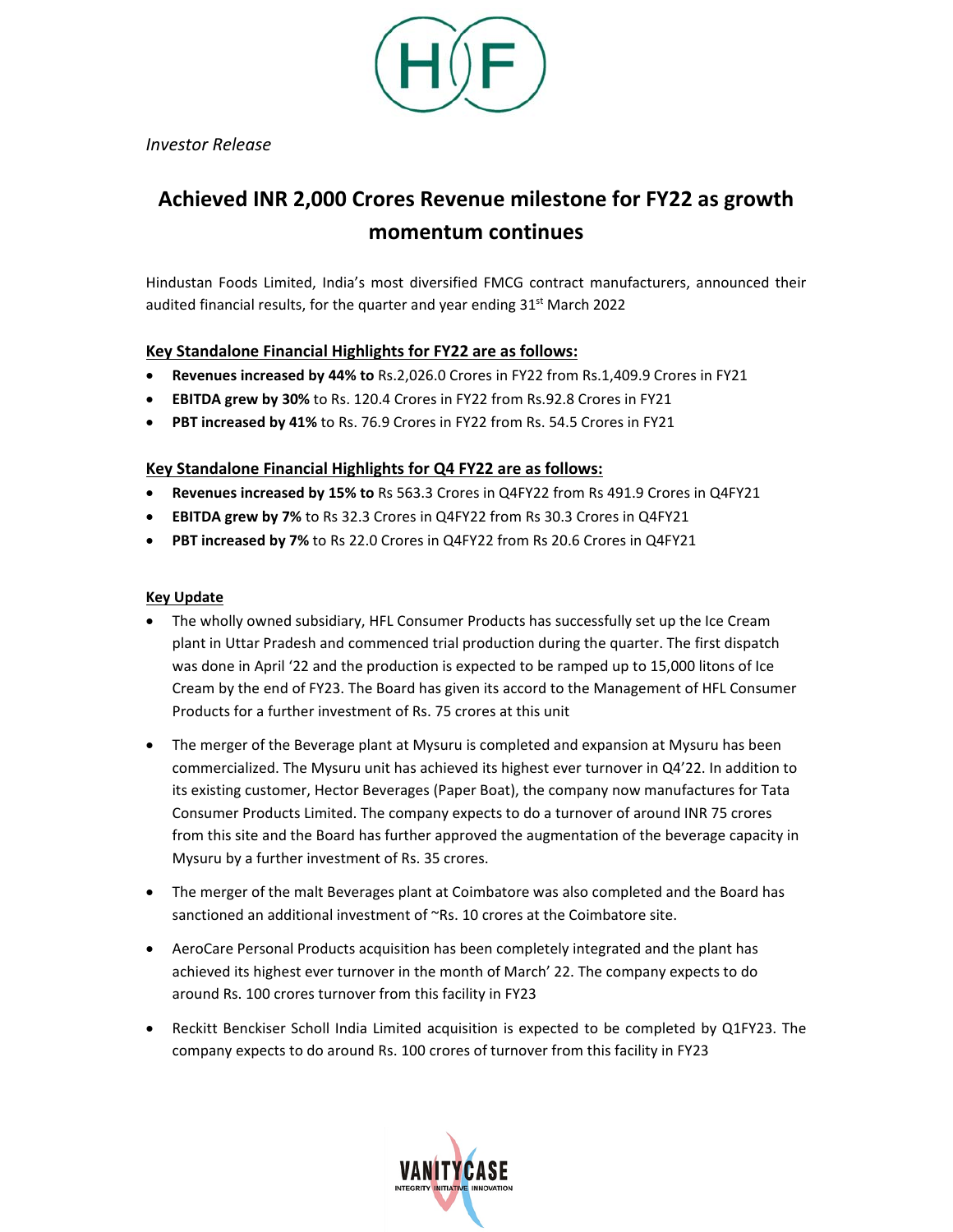

- The new Sports shoes plant in Tamil Nadu has started commercial production and the shoemaking facility in Vasai [Mumbai] has also started producing injection moulded sandals and flip‐ flops
- The Hyderabad Bars & Soaps project that had been delayed is now commencing in June '22 and expected to be completed by Q3FY23
- The Board has approved split of the Equity shares of the company from a face value of Rs. 10/- to a face value of Rs. 2/‐

**Commenting on the results, Sameer R. Kothari, Managing Director said**, *"I am quite pleased with the performance of our business model that has been tested in this quarter, hit by high inflation and slowing demand. I am happy that in spite of the headwinds, we have achieved our revenue target of INR 2,000 crores having grown by more than 70% CAGR over the last 5 years.* 

Looking at the future, our Ice Cream project at Uttar Pradesh has commenced commercial *production. Commencement of this facility and the successful integration of the Beverages business opens doors to the multibillion‐dollar+ F&B market in addition to our existing categories of Home Care, Personal Care, Healthcare & Wellness.* 

*The Ice Cream project is also a testament to our ability to diversify across product categories and bring the same emphasis on execution across geographies. Along with Ice Cream, our recent addition to the product portfolio from the entire Color Cosmetics line to Oral Care to Foot Care vindicates our ambition to be the most diversified FMCG contract manufacturer in the country.* 

*We are confident that our customers will look at our track record of executing greenfield projects flawlessly and integrating the acquisitions seamlessly and continue to propel us towards our next goal of achieving the target of INR 4,000 crores of turnover by FY25."* 

**Commenting on the Financial Performance, Mayank Samdani, Group CFO said**, *"Overall operational performance for the fourth quarter and full year ended FY22 has been in‐line with company's expectations and guidance.* 

*Our turnover and profitability for the financial year have increased by 44% YoY and 27% YoY respectively and are representative of the ramping up of all our facilities.* 

*This company's continued investment in capex financed from internal accruals and debt have led to a significant gross block of Rs. 550 crores (on a consolidated basis, including Capital WiP) leading to scalable performance prompting a rating upgrade from India Ratings."* 

*Considering the size and ambitions of the company, the Board has considered split of the Equity shares of the company from a face value of Rs. 10/‐ to a face value of Rs. 2/‐.*